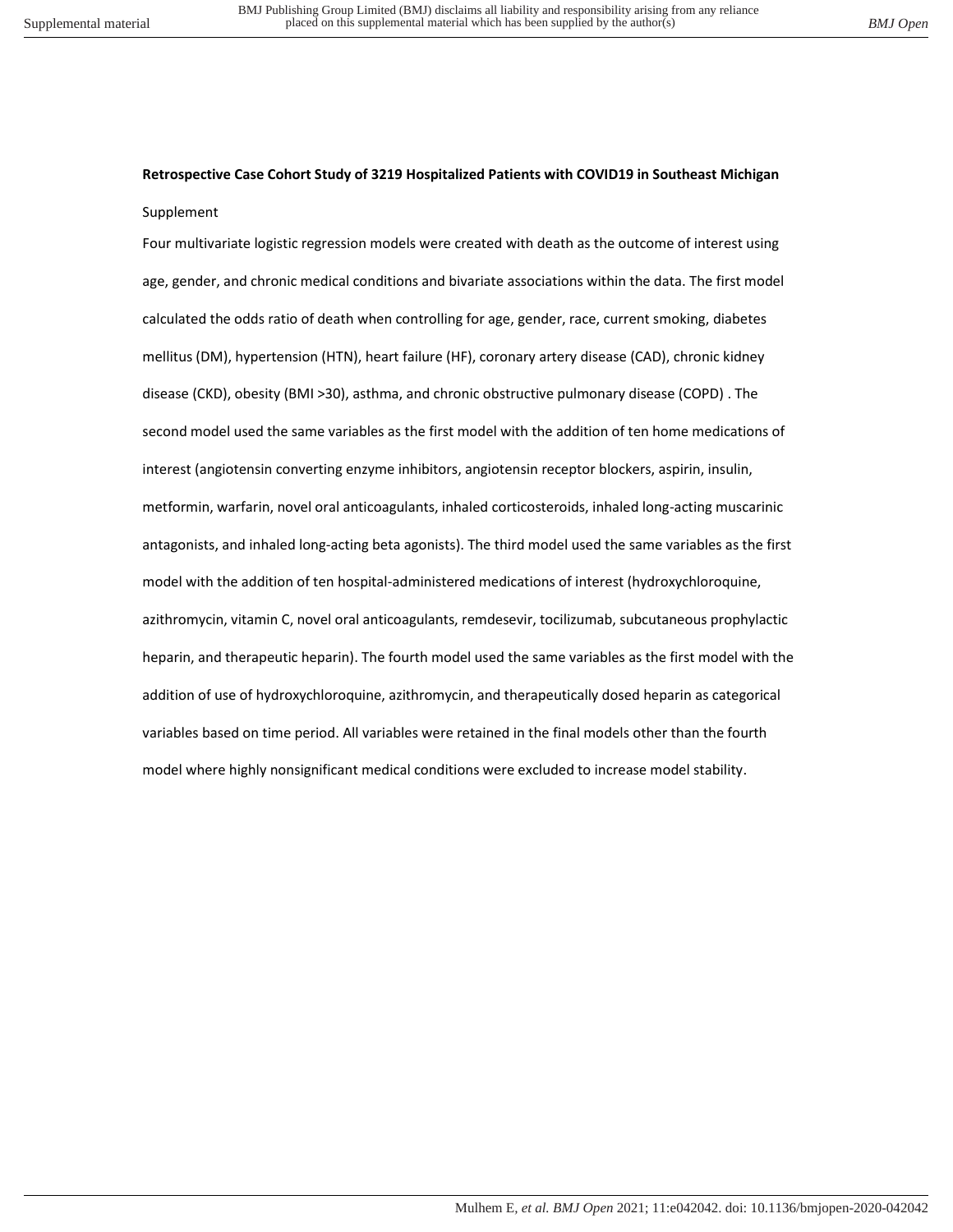| Variable                                                                                                         | Odds Ratio of Death | Confidence Interval | P-Value |
|------------------------------------------------------------------------------------------------------------------|---------------------|---------------------|---------|
| Male gender                                                                                                      | 1.47                | 1.20 to 1.80        | < 0.001 |
| Age (per year) <sup>a</sup>                                                                                      | 1.04                | 1.03 to 1.05        | < 0.001 |
| <b>Diabetes</b>                                                                                                  | 1.18                | 0.90 to 1.54        | 0.229   |
| Hypertension                                                                                                     | 0.99                | 0.73 to 1.33        | 0.922   |
| <b>Heart Failure</b>                                                                                             | 1.32                | 1.03 to 1.70        | 0.031   |
| <b>Coronary Artery Disease</b>                                                                                   | 1.08                | 0.85 to 1.37        | 0.62    |
| Chronic Kidney Disease                                                                                           | 1.66                | 1.34 to 2.07        | < 0.001 |
| Asthma                                                                                                           | 1.13                | 0.81 to 1.56        | 0.475   |
| <b>COPD</b>                                                                                                      | 1.23                | 0.93 to 1.61        | 0.137   |
| Ace Inhibitor                                                                                                    | 0.93                | 0.74 to 1.18        | 0.552   |
| Angiotensin Receptor                                                                                             | 1.01                | 0.80 to 1.29        | 0.906   |
| Blocker                                                                                                          |                     |                     |         |
| Aspirin                                                                                                          | 1.16                | 0.92 to 1.48        | 0.214   |
| Insulin                                                                                                          | 1.24                | 0.92 to 1.67        | 0.161   |
| Metformin                                                                                                        | 0.98                | 0.73 to 1.31        | 0.884   |
| Warfarin                                                                                                         | 1.05                | 0.74 to 1.48        | 0.785   |
| Novel Oral Anticoagulant                                                                                         | 0.85                | 0.62 to 1.15        | 0.281   |
| Inhaled corticosteroid                                                                                           | 0.86                | 0.54 to 1.35        | 0.500   |
| Heparin Post-peak                                                                                                | 1.08                | 0.56 to 2.09        | 0.830   |
| LAMA                                                                                                             | 0.85                | 0.54 to 1.34        | 0.487   |
| LABA<br>Abbreviations, CODD, ebrevia electronico regionario disposa (AAAA, lana estina museo dista esteccionisti | 1.45                | 0.87 to 2.41        | 0.157   |

## **Table S1. Odds Ratio of Death from Logistic Regression Model with Home Medications when Controlling for Age, Gender, and Chronic Medical Conditions**

Abbreviations: COPD, chronic obstructive pulmonary disease; LAMA, long-acting muscarinic antagonist; LABA, long-acting beta agonist <sup>a</sup> Age: for every increase of one year in age